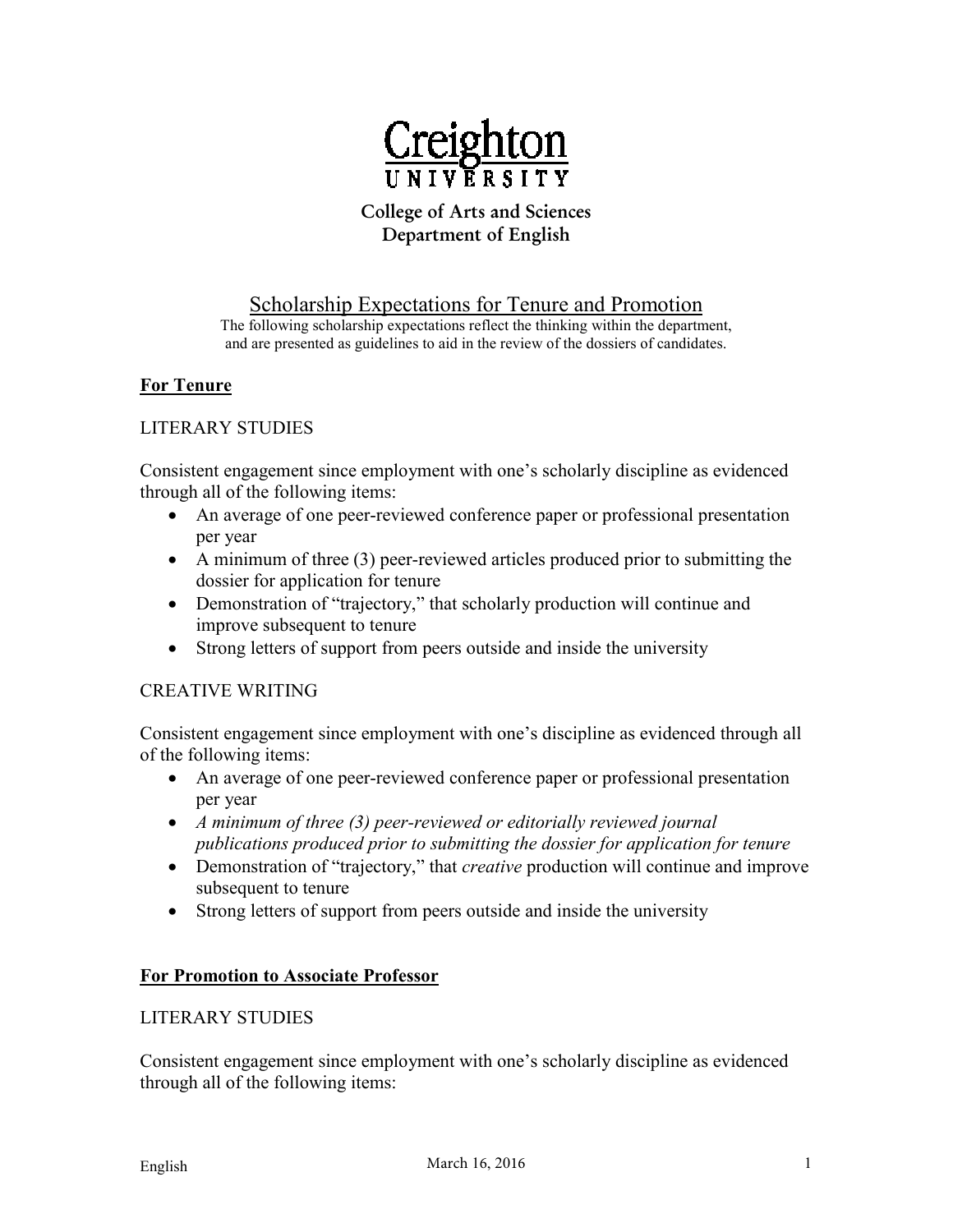- An average of one peer-reviewed conference paper or professional presentation per year
- Five (5) peer-reviewed articles OR a book plus two (2) peer reviewed articles.
- Book must have been published and reviewed by the time the dossier is submitted. Review may consist of professional appraisal of the book by external peer or conventional book review in a scholarly journal.
- Very strong letters of support from peers outside and inside the university, indicating growing reputation at the national level.

## CREATIVE WRITING

Consistent engagement since employment with one's discipline as evidenced through all of the following items:

- An average of one peer-reviewed or editorially reviewed conference paper or professional presentation per year
- *Five (5) peer-reviewed or editorially reviewed publications OR a book plus two (2) peer reviewed or editorially reviewed publications.*
- Book must have been published and reviewed by the time the dossier is submitted. Review may consist of professional appraisal of the book by external peer or conventional book review in a scholarly journal.
- Very strong letters of support from peers outside and inside the university, indicating growing reputation at the national level.

## **For Promotion to Professor**

### LITERARY STUDIES

Consistent engagement since employment with one's scholarly discipline as evidenced through all of the following items:

- An average of one peer-reviewed conference paper or professional presentation per year.
- An average of more than one peer-reviewed article or other appropriate, peerreviewed resource or scholarly creation (such as a computer program or peerreviewed web-based resource) per year (depending on total duration of service).
- A book that is recognized by peers as being unusually significant in its field, or two to three well-received books (that have been reviewed at the time the dossier is submitted). (Review may consist of professional appraisal of the book by external peer or conventional book review in a scholarly journal).
- Very strong letters of support from peers outside and inside the university demonstrating, a national and, where appropriate international reputation, including indication that the candidate is shaping her/his respective field in scholarship.

## CREATIVE WRITING